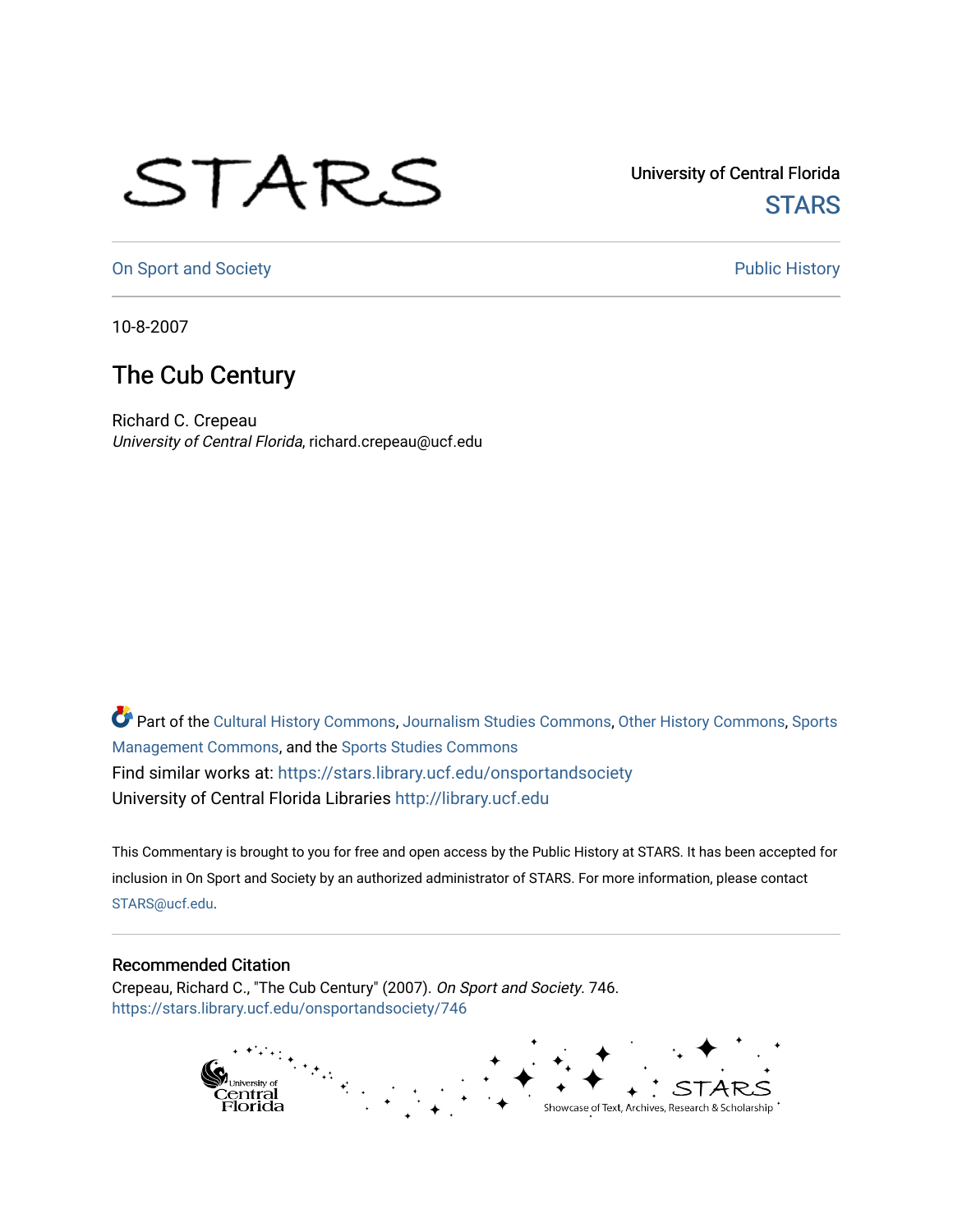## SPORT AND SOCIETY FOR H-ARETE The Cub Century OCTOBER 8, 2007

Cubs' fans are a hearty lot. Now only a year away from a "Century of Futility" one gets the strange feeling that two historical forces will collide next baseball season and the result could be of cataclysmic dimensions. Will the Cubs continue in their futility, or will they trump their own futility in a transcendent futility by denying themselves a distinctive badge of symmetric futility inherent in a perfect century of failure?

"One hundred years of heartbreak" sounds like a lyric fragment from a country song, or the title of a medieval epic poem for the ages. Perhaps the end of the streak would be too positive a development for Cubdom to absorb, or perhaps it would be seen as a crushing blow to the distinct achievement inherent in a "Century of Futility." Perhaps only Carl Sandburg is capable of capturing the kind of pathos that awaits the city of the big shoulders over the next twelve months.

Let us rather contemplate the present or more precisely the immediate past. This time around, the Cubs made the playoffs and then went quietly into the off-season, or at least into their locker room to say their good-byes to one another at the conclusion of yet another season that ended with a loss. It is the ninety-ninth straight time the Cubs have ended the season in this way; even 1994, that aborted World Series-less season, ended with a four game losing streak heading into the strike.

Losing is a *bona fide* Cub tradition. Only this time there were no strange circumstances: No black cats. No Steve Bartman. No Billy Goat. Just some futile baseball and questionable managing.

During the 1980s, the Cubs went into the playoffs twice only to be eliminated by the inability of their manager to get up out of the dugout and remove a pitcher who had clearly lost his stuff. In 1984, Rick Sutcliffe was left in too long when manager Jim Frey seemed bolted to the bench. That was in the same game that Leon Durham provided assistance to San Diego with a fielding error. In 1989 it was Don Zimmer who couldn't arise and remove Mike Bielecki from the game in the eighth inning until after Bielecki had walked the bases loaded in a tie game with the Giants.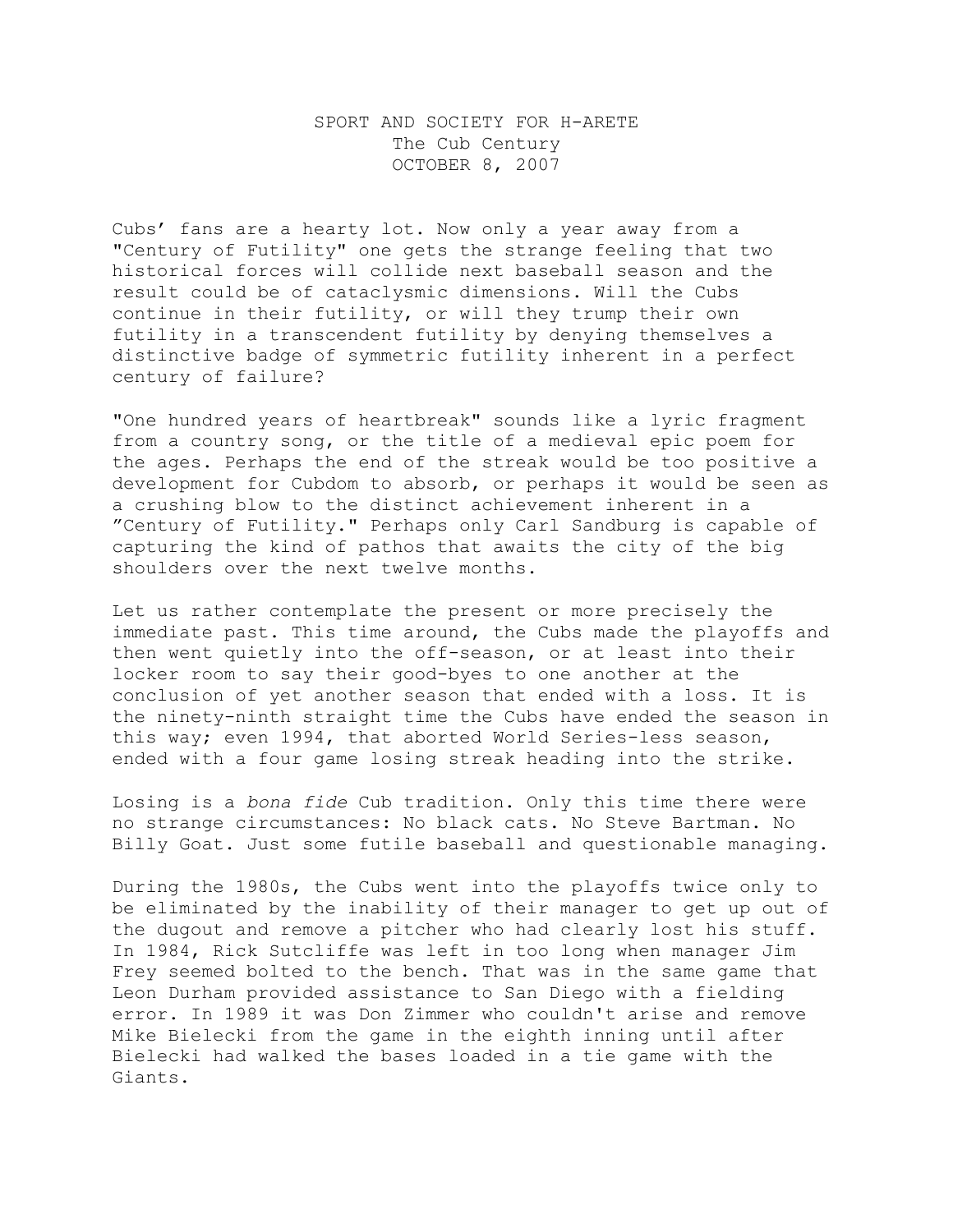This year the scenario was reversed. The biggest managerial mistake came in the first game of the series, not the last. This time it involved removing a pitcher too early rather than too late. Lou Pinella let it be known that he planned to use Carlos Zambrano as his starter in Game Four of the divisional series and so he would be watching the pitch count in Game One and try to limit Zambrano to 100-110 pitches.

If he was watching the pitch count, one can only wonder whose pitch count he was watching. Zambrano's pitch count at the end of the sixth inning was 85, and he was pitching a gem of a game. The score was tied at one. When the seventh inning began the wrong Carlos was on the mound. Zambrano was in the dugout and Carlos Marmol was on the mound for the Cubs. Marmol hadn't given up a run in twenty-three consecutive innings to end the season. He would almost immediately give up one run, and one that, you could argue, virtually ended the Cubs' season.

One of the cardinal rules of managing is that in an elimination series you cannot manage with an eye on a theoretical future game. How could a great manager like Lou Pinella do such a thing? It is a simple matter really. He is now wearing a Chicago Cubs uniform. Wrigley Field is where managerial careers go to die.

One must admit that Carlos Zambrano looked well rested and relaxed when the TV cameras offered shots of him in the Cubs' dugout throughout Game Three. He clearly was ready to take the hill in Game Four. The one consolation is that Cub fans know that Carlos will be well rested for opening day next April.

As always, the Cubs offered a tease, although it was hard to take it seriously after Chris Young hit the first pitch of Game Three to the Wrigley Field faithful in the bleachers in left. In those first five innings, Livan Hernandez was shaky. Despite all the walks and hits the Cubs amassed, they could not score. In three of those innings, they hit into double plays to take Hernandez off the hook. They added one more double play after Hernandez was in the dugout planning his victory party. Such futility was worthy of the moment and the streak.

Cubs' fans sat through it all thankful they only had to watch one game like this one at Wrigley. Of course, they are veterans of many more in seasons past. You could tell the true Cub fans as the cameras focused on them through the evening. They had that Cub fan look of resignation and bemusement. Only the very young looked surprised. For Cub fans, the only real drama comes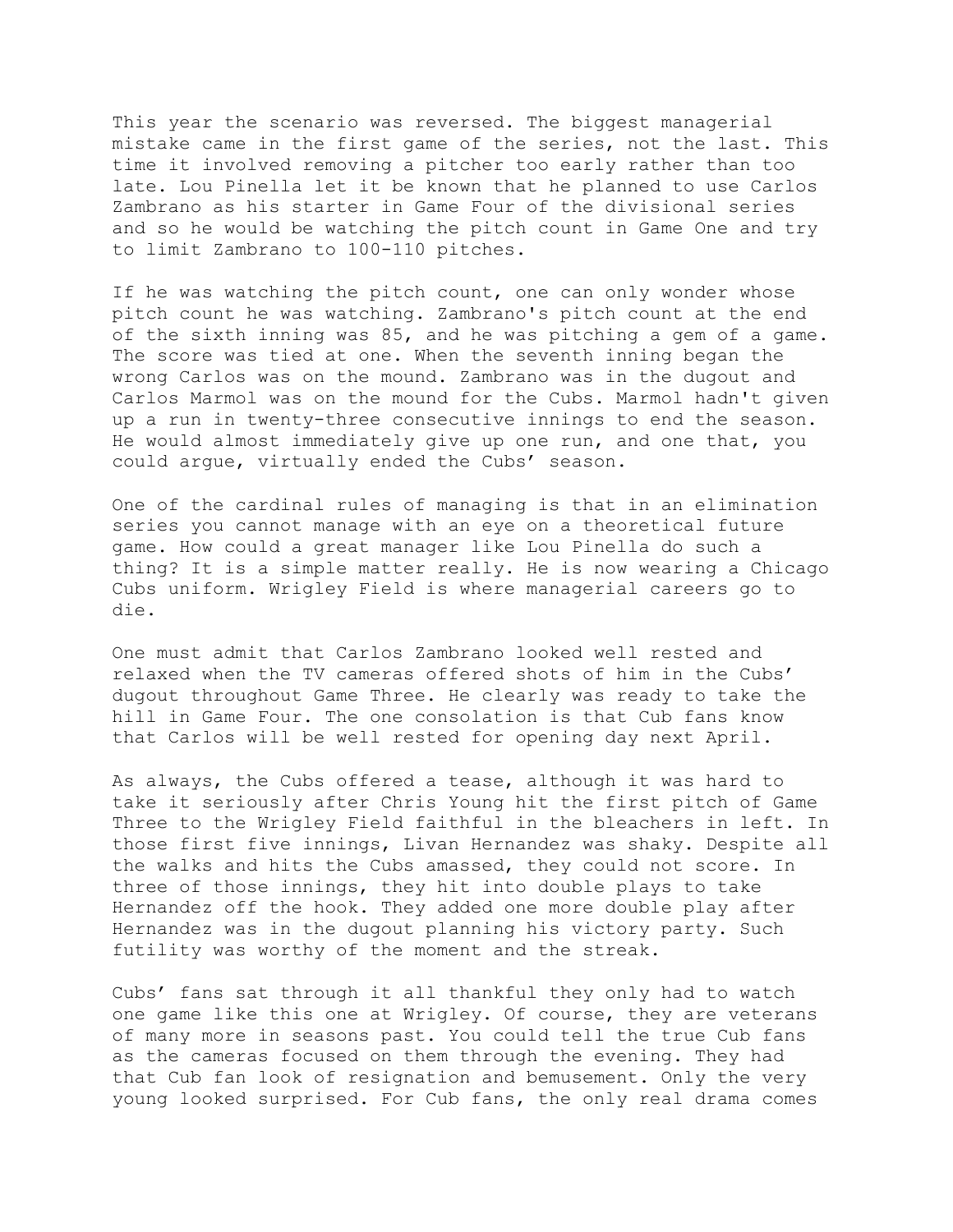from not knowing how they will be eliminated for a World Championship, not if they will.

By the time they reach the age of reason most children born into Cub families know that the glass is half-empty. A few years later, they have accumulated enough scar tissue to fully appreciate the intricacies of tragedy. They understand the Greek tragedians intuitively and are intimate with all their subtleties. They are well equipped to study the classics at America's major institutions of higher learning. Indeed all Classics Departments ought to have a box to check on their application forms designating the applicant as "A Cub Fan," granting automatic admission: No GPAs, SATs, or Letters of Reference required.

I had thought that this time the end would come in a more theatrical manner. I had a vision of the Cubs winning both Game Three and Game Four in convincing fashion, sending the fans at Wrigley into rapturous mode. The bars and restaurants around Wrigley would be rocking through the night, as children, male and female alike, subsequently named Carlos and Aramis and Alfonso, would be conceived in the bleachers and in every venue of merriment on Clark Street, reaching all the way to Rush.

Then Game Five would be held back in the Valley of the Sun. A freak rainstorm would leave the roof closed for the game. And just before the first pitch was to be thrown a small figure of a woman, dressed in black and veiled in black, would come onto the field from the seats down the left field line. As the woman neared the infield and removed her veil, it would be clear that it was not a woman. It would be Steve Bartman. In drag! Carrying a black cat wearing a Mets cap nestled in the crook of his arm.

Before throwing the ceremonial first pitch Bartwoman would stare into the Cubs dugout directly at Lou Pinella for what would seem like several minutes. In fact, it would be but seven seconds. After throwing the pitch, he would release the cat and makes an unmistakable gesture intended for those Cub fans who have made his life so miserable for the past four years. The cat would race toward the Cubs dugout where Carlos Zambrano would be sitting on the bench looking rested and relaxed, ready for his next pitching assignment on opening day.

Yes, they still are the lovable losers and will remain so for at least one more season. There is stability in the universe and this offers considerable solace in our increasingly unstable world. The Cubs are still the Cubs. Long live the Cubs.